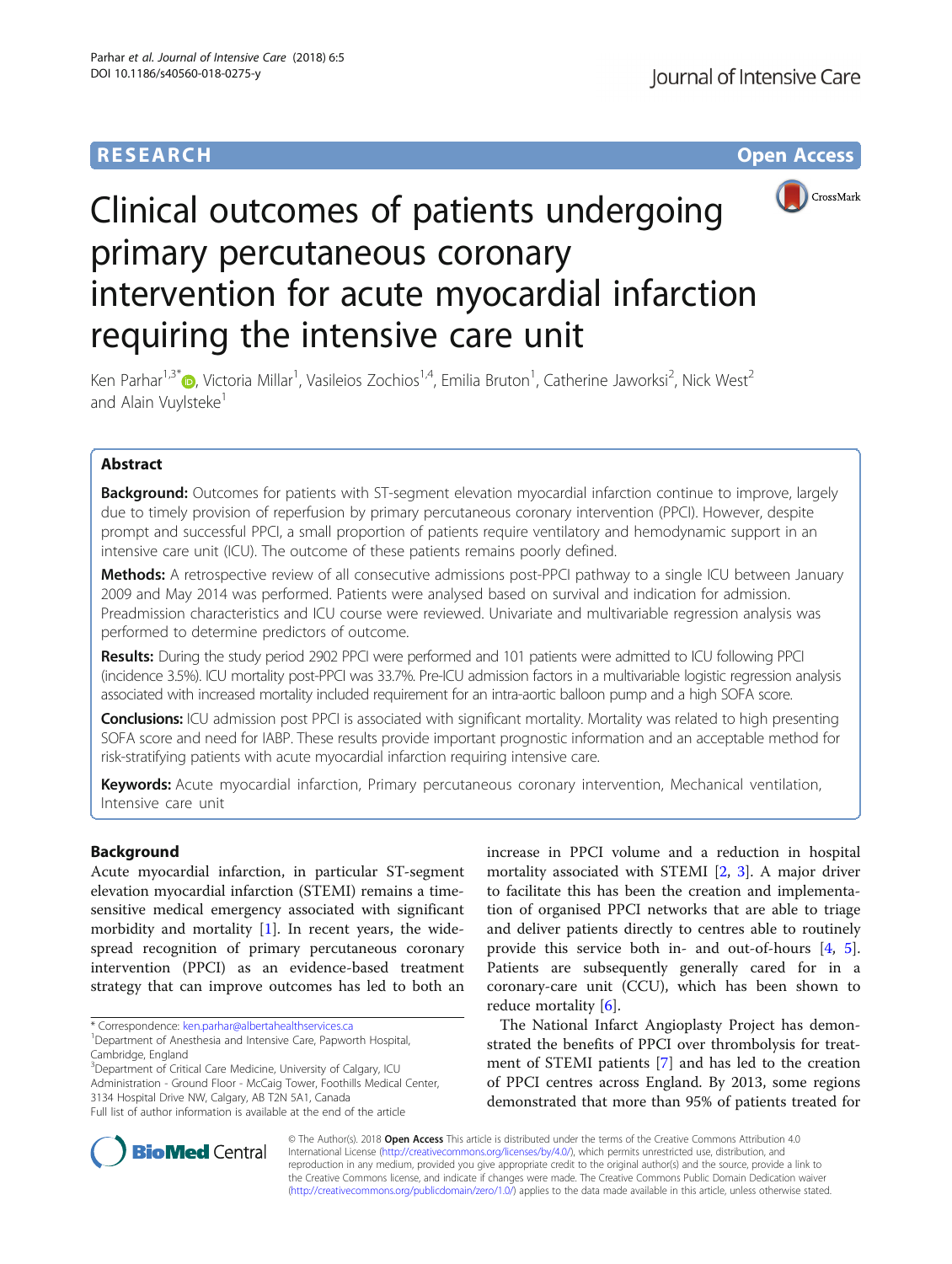STEMI received PPCI, compared with only 30% in the third quarter of 2008 [\[5\]](#page-8-0).

Despite the pervasiveness of PPCI in the management of STEMI and the appropriate use of CCU care, there remains a small proportion of patients that become critically ill and require advanced life support modalities post-PPCI, such as mechanical ventilation or vasoactive therapy that may only be provided within the intensive care unit (ICU). Historically, patients with a complicated myocardial infarction requiring mechanical ventilation have been associated with high rates of morbidity and mortality  $[8-13]$  $[8-13]$  $[8-13]$  $[8-13]$ .

Patients that may require ICU post-PPCI remain poorly defined. This retrospective single-centre cohort review aims to describe the incidence of admission to ICU, indication for ICU admission, and quantify the morbidity and mortality associated with ICU admission. In addition, factors associated with survival are assessed.

# **Methods**

## Patient population

We undertook a retrospective review of all consecutive patients admitted to a single tertiary cardiothoracic ICU post-PPCI between January 2009 and May 2014. The unit is the sole provider of intensive care in a subspecialty cardiothoracic hospital serving an English region with a catchment area of approximately three million. All patients requiring PPCI in this region are transferred to this institution.

The search was performed via the electronic Clinical Information System (CIS), which maintains the electronic medical record of all patients admitted to ICU. The initial search yielded 191 patients. Patients were excluded if not admitted directly post-PPCI. Ninety patients were excluded including: patients admitted immediately before or after cardiac surgery or cardiac procedures other than PPCI  $(n = 78)$ , post respiratory medicine procedures  $(n = 2)$ , patients admitted due to lack of beds in CCU  $(n = 9)$ , and patients admitted for end of life care  $(n = 1)$ . A total of 101 patients post-PPCI were appropriate for detailed chart review and analysis (Fig. [1](#page-2-0)).

#### Clinical data

Demographic data (including age, gender, past medical history, and cardiovascular risk factors) were extracted from case-notes and the electronic CIS. Baseline physiological characteristics (vital signs, Glasgow coma scale (GCS), laboratory values) were extracted from the electronic CIS. Details related to PPCI admission, echocardiograms, and cardiac catheterization (downtime, location of infarction, procedures performed, anatomy of coronary disease, complications, door-to-balloon time, pre-PCI interventions) were extracted from a dedicated local database (Philips CVIS, Netherlands), routinely collected for national audits, and patient case-notes where appropriate. ICU interventions, length of stay, and complications were extracted from CIS. Survival data including the ICU and 28 day/hospital outcome was derived from both CIS, case notes and local databases linked to national outcome data.

Vital signs on admission (including heart rate, blood pressure and mean arterial pressure) are reported as mean over the first 24 h of ICU admission. The admission PaO2 to FiO2 (PF) ratio, creatinine, platelets, bilirubin were the worst value measured over the first 24 h. Pulmonary edema was defined as hypoxemia with associated radiographic evidence of interstitial and/or alveolar edema. Cardiogenic shock was defined as a systolic blood pressure < 90 mmHg with clinical evidence of hypoperfusion (cyanosis, mottling, oliguria, cold extremities) or the requirement for an inotrope. New onset renal dysfunction was defined as a 25% rise in serum creatinine or the requirement for renal replacement therapy. The initiation of renal replacement therapy was based on refractory hyperkalemia, refractory acidosis, or volume overload despite medical management. Major hemorrhage was clinical evidence of bleeding with the requirement for four or more units of red blood cells. Infection was a positive culture result, or clinical syndrome consistent with infection such as pneumonia (fever, elevated white cell count, purulent sputum, hypoxemia). Sequential organ function failure assessment (SOFA) score was calculated as previously described [[14](#page-8-0), [15](#page-8-0)].

#### Groups

Patient outcomes were analysed based on ICU survival. Patient were stratified and analysed based on one of four indications for ICU admission including out-of-hospital cardiac arrest (OHCA), in-hospital cardiac arrest (IHCA), cardiogenic shock, or pulmonary edema. IHCA was defined as a cardiac arrest occurring following arrival to hospital (most commonly during cardiac catheterization), but prior to admission to ICU. Cardiac arrests occurring while in ICU were listed as an ICU complication.

#### Statistical analysis

The Shapiro-Wilks test for normality was performed on all continuous variables. Continuous variables with normal distribution were reported as means with standard deviation and analysed by unpaired student's two-tailed  $t$  test or one-way analysis of variance (ANOVA) where appropriate. Non-normally-distributed data were reported as median with interquartile range and analysed with the Mann-Whitney U test or the Kruskal-Wallis test where appropriate. Categorical variables were analysed with the chi-squared test or Fisher's exact test where appropriate. A  $p$  value of  $< 0.05$  was considered statistically significant.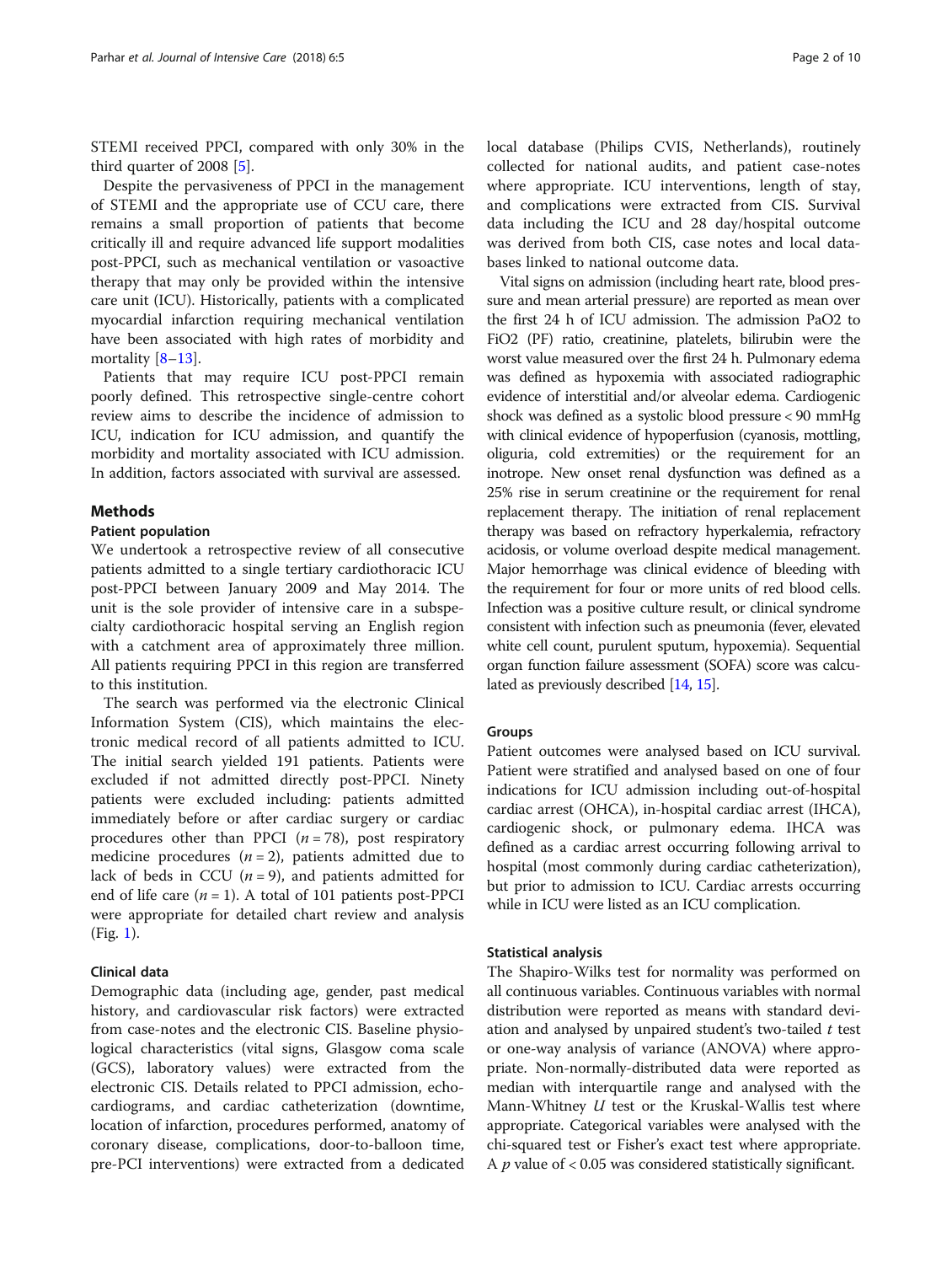<span id="page-2-0"></span>

Variables that were statistically significant in the univariate analysis (with a  $p$  value < 0.10) were considered for inclusion in the multivariable logistic regression model. ICU mortality was defined as the dependant variable. Backward stepwise variable elimination was performed (with a variable exit threshold set at  $p > 0.05$ ). The performance of the final model was assessed using the area under the receiver-operating characteristic (AUROC) curve.

Statistical analysis was performed using Stata Version 13.1 (StataCorp, USA).

# Ethics

Ethical approval was obtained from the Papworth Hospital NHS Foundation Trust research and development board for the completion of this study.

# Results

One-hundred one patients met the inclusion criteria for this retrospective observational study (Fig. 1). During this time, a total of 2902 PPCI were performed, resulting in a post-PPCI incidence of admission to ICU post PPCI of 3.5%.

Of the 101 patients who were admitted to ICU, the majority were male (69%), with a mean age of 65 years (Table [1\)](#page-3-0). Out of hospital cardiac arrest (OHCA) was the most common indication for admission to ICU (36.6%). A significant proportion of patients were admitted for inhospital cardiac arrest (IHCA; 31.7%) and cardiogenic shock (22.8%). The least common indication for admission to ICU post-PPCI was pulmonary edema (8.9%). Overall ICU mortality was 33.7% for the entire cohort.

Univariate factors that demonstrated a statistically significant difference between survivors and non-survivors included age, low blood pressure on admission (both systolic and mean arterial pressure), low PF ratio, low GCS, high creatinine, and high SOFA scores. In the subgroup of patients suffering from an OHCA, downtime before return of spontaneous circulation (ROSC) was statistically different between survivors and non-survivors. Survivors of ICU post PPCI were associated with a shorter downtime in comparison to non-survivors (Fig. [2](#page-4-0)). Patients who suffered a witnessed IHCA did not demonstrate a difference in time to ROSC between survivors and non-survivors. When patients were stratified based on their indication for admission (OHCA, IHCA, shock, or pulmonary edema) to ICU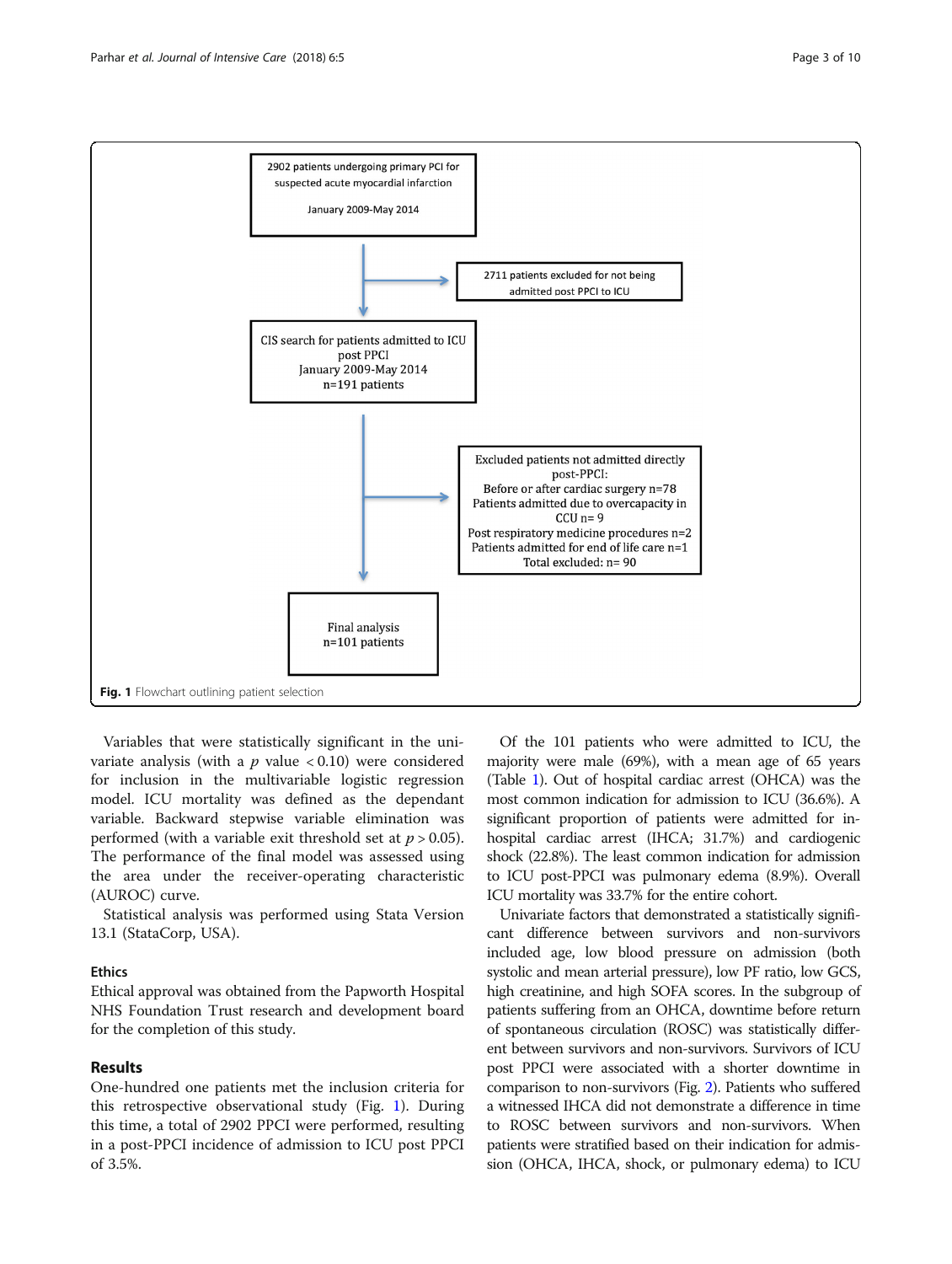|                                       | All patients | Outcome      |               |         | Indication for ICU  |               |               |               |         |
|---------------------------------------|--------------|--------------|---------------|---------|---------------------|---------------|---------------|---------------|---------|
|                                       |              | Survivor     | Non-survivor  | Sign    | OHCA                | <b>IHCA</b>   | Card shock    | Pulm edema    | Sign    |
| Total no of patients (%)              | 101 (100)    | 67 (66.3)    | 34 (33.7)     |         | 37 (36.6)           | 32 (31.7)     | 23 (22.8)     | 9(8.9)        |         |
| Gender Male, no (%)                   | 70 (69.3)    | 48 (47.5)    | 22 (21.8)     | 0.500   | 29 (28.7)           | 20 (19.8)     | 15 (14.9)     | 6(5.9)        | 0.505   |
| Age, years                            | 65.3 (12.8)  | 63.8 (11.5)  | 68.3 (14.8)   | 0.047   | 60.2 (12.8)         | 66.8 (12.6)   | 71.2 (10.7)   | 66.0 (11.8)   | 0.009   |
| Cardiovascular risk factors           |              |              |               |         |                     |               |               |               |         |
| Smoking, no (%)                       | 28 (27.7)    | 19 (18.8)    | 9(8.91)       | 1.000   | 11(10.9)            | 11(10.9)      | 3(3.0)        | 3(3.0)        | 0.335   |
| Diabetes mellitus, no (%)             | 21 (20.8)    | 10(9.9)      | 11(10.9)      | 0.067   | 4(4.0)              | 7(6.9)        | 8(7.9)        | 2(2.0)        | 0.171   |
| Dyslipidaemia, no (%)                 | 30 (29.7)    | 22 (21.8)    | 8(7.9)        | 0.367   | 8(7.9)              | 10(9.9)       | 9(8.9)        | 3(3.0)        | 0.526   |
| Hypertension, no (%)                  | 58 (57.4)    | 40 (39.6)    | 18 (17.8)     | 0.531   | 18 (17.8)           | 17 (16.8)     | 16 (15.8)     | 7(6.9)        | 0.229   |
| Past medical history                  |              |              |               |         |                     |               |               |               |         |
| Previous MI, no (%)                   | 20 (19.8)    | 15 (14.9)    | 5(5.0)        | 0.436   | 3(3.0)              | 4(4.0)        | 8(7.9)        | 5(5.0)        | 0.002   |
| Previous CAD, no (%)                  | 29 (28.7)    | 21 (20.8)    | 8(7.9)        | 0.490   | 4(4.0)              | 9(8.9)        | 10(9.9)       | 6(5.9)        | 0.002   |
| Previous CHF, no (%)                  | 3(3.0)       | 2(2.0)       | 1(1.0)        | 1.000   | 0(0.0)              | 1(1.0)        | 1(1.0)        | 1(1.0)        | 0.340   |
| Renal failure, no (%)                 | 12 (11.9)    | 8(7.9)       | 4(4.0)        | 1.000   | 3(3.0)              | 2(2.0)        | 5(5.0)        | 2(2.0)        | 0.210   |
| COPD no, no (%)                       | 11 (10.9)    | 9(8.9)       | 2(2.0)        | 0.326   | 3(3.0)              | 6(5.9)        | 0(0.0)        | 2(2.0)        | 0.096   |
| Baseline characteristics on admission |              |              |               |         |                     |               |               |               |         |
| HR (bpm)                              | 79.7 (15.6)  | 78.5 (16.0)  | 82.0 (14.5)   | 0.297   | 70.6 (15)           | 80.4 (12.3)   | 87.8 (13.4)   | 93.8 (11.7)   | < 0.001 |
| Systolic BP (mmHg)                    | 106.8 (19.5) | 111.8 (17.9) | 96.3 (18.7)   | < 0.001 | 106.9 (16.4)        | 103.16 (20.7) | 108.9 (21.2)  | 114.0 (22.2)  | 0.462   |
| MAP (mmHg)                            | 73.0 (13.0)  | 77.7 (10.3)  | 63.7 (12.9)   | < 0.001 | 72.5 (12.4)         | 73.7 (15.3)   | 71.4 (9.5)    | 77.0 (15.0)   | 0.720   |
| PaO2/FiO2 ratio, med (IQR)            | 143 (98-233) | 154 (98-271) | 105 (83-173)  | 0.036   | 157.9 (105-241)     | 165 (83-286)  | $105(83-143)$ | 128 (75-278)  | 0.138   |
| GCS, med (IQR)                        | $3(3-15)$    | $11(3-15)$   | $3(3-3)$      |         | $< 0.001$ 3 (3-4)   | $3(3-14.5)$   | $14(3-15)$    | $3(3-15)$     | 0.071   |
| Serum creatinine (µmol/L), med (IQR)  | 116 (87-157) | 102 (84-129) | 156 (115-203) | < 0.001 | $101(71 - 126)$     | $116(95-155)$ | 140 (112-191) | 135 (117-144) | 0.012   |
| SOFA score                            | 8.4(3.3)     | 7.4(2.9)     | 10.4(3.1)     |         | $< 0.001$ 8.6 (2.6) | 8.5(3.5)      | 8.3(3.4)      | 8.0(5.2)      | 0.953   |
| Indication for ICU admission          |              |              |               |         |                     |               |               |               |         |
| OHCA, no (%)                          | 37 (36.6)    | 26(25.7)     | 11(10.9)      | 0.663   |                     |               |               |               |         |
| Downtime before ROSC (min), (IQR)     | $20(15-30)$  | $15(10-20)$  | 35 (30-40)    | < 0.001 |                     |               |               |               |         |
| IHCA, no (%)                          | 32 (31.7)    | 19 (18.8)    | 13 (12.7)     | 0.368   |                     |               |               |               |         |
| Downtime before ROSC (min), (IQR)     | $10(5-20)$   | $9(5-14)$    | $15(5-42)$    | 0.214   |                     |               |               |               |         |
| Cardiogenic shock, no (%)             | 23 (22.8)    | 14 (13.9)    | 9(8.9)        | 0.617   |                     |               |               |               |         |
| Acute pulmonary oedema, no (%)        | 9(8.9)       | 8(7.9)       | 1(1.0)        | 0.266   |                     |               |               |               |         |

<span id="page-3-0"></span>Table 1 Patient demographic factors for patients admitted to ICU post PPCI. Results are expressed as mean (SD) unless otherwise denoted

post PPCI, there was no difference in mortality amongst the four groups.

STEMI was the most common type of presenting acute coronary syndrome (91%) (Table [2\)](#page-4-0). Other patients who underwent PPCI had either indeterminate ACS (due to a left bundle branch block) or a high suspicion of an evolving transmural infarct. The majority were in the anterior territory (61%) and uncommonly involved the right ventricle (5.0%). Left ventricular (LV) systolic function was depressed in the majority of patients with over 50% of patients having either moderate or severe LV dysfunction as determined by echocardiography during admission. Only one patient received thrombolytics prior to PPCI. Angiogram was successfully performed in the majority of patients (98.0%) with the exception of two patients in whom it was attempted but aborted due to cardiac arrest. There was a high rate of PCI performed (90.1%). Factors that were statistically associated with reduced survival included severe LV dysfunction, right ventricle (RV) involvement, and the need for intra-aortic balloon pump (IABP) insertion in the cath lab. The indications for IABP insertion in the cath lab included cardiogenic shock, bridge for high risk PCI, and ongoing chest pain. IABP were all inserted prior to admission to ICU. The cardiologic factors did not influence the indication for admission to ICU (Additional file [1](#page-7-0): Table S1).

The median duration of stay in the ICU was 3 days (Table [3](#page-5-0)). Most patients required invasive mechanical ventilation (IMV) (86.1%) with median duration of IMV being 2 days. The majority of the mortality occurred within the ICU (34 of 37 patients). Significant complications were common with patients suffering major bleeding (9.9%), infections (31.7%), acute kidney injury (33.7%), or in ICU cardiac arrest (6.9%). Factors that statistically associated with reduced survival included the lack of use of non-invasive ventilation (NIV), inotropes and vasopressor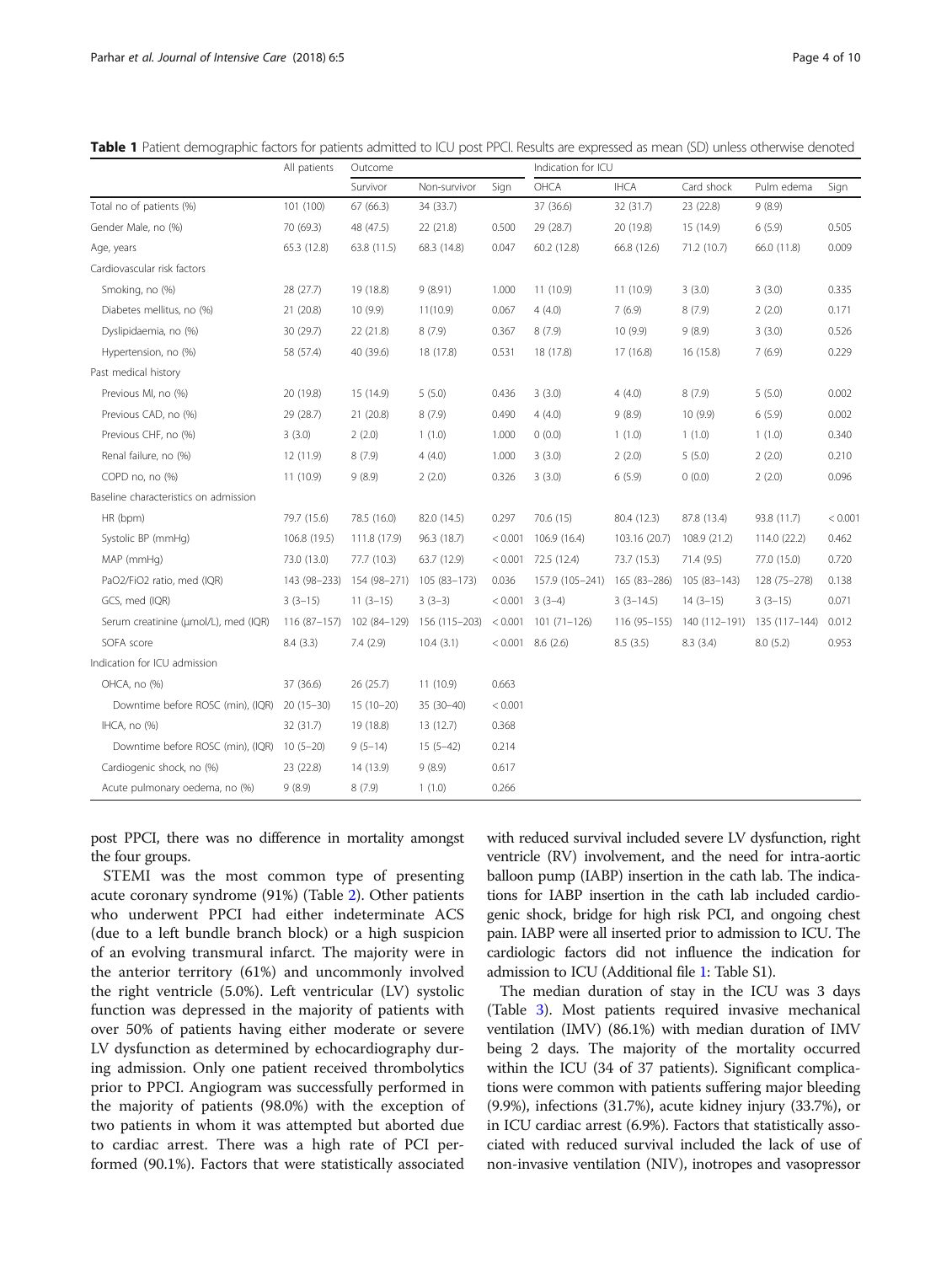<span id="page-4-0"></span>

| Table 2 Cardiac characteristics of patients admitted to ICU post PPCI. Results are expressed as mean (SD) unless otherwise denoted |  |
|------------------------------------------------------------------------------------------------------------------------------------|--|
|------------------------------------------------------------------------------------------------------------------------------------|--|

|                                               | All Patients     | Outcome          |                   |       |  |  |
|-----------------------------------------------|------------------|------------------|-------------------|-------|--|--|
|                                               |                  | Survivor         | Non-survivor      | Sign  |  |  |
| Total number of patients (%)                  | 101 (100)        | 67 (66.3)        | 34 (33.7)         |       |  |  |
| STEMI, no (%)                                 | 91 (90.1)        | 58 (57.4)        | 33 (32.7)         | 0.158 |  |  |
| MI territory                                  |                  |                  |                   |       |  |  |
| Anterior, no (%)                              | 61(61.0)         | 42 (42.0)        | 19 (19.0)         | 0.667 |  |  |
| Inferior, no (%)                              | 38 (38.0)        | 26 (26.0)        | 12 (12.0)         | 1.000 |  |  |
| Lateral, no (%)                               | 32 (32.0)        | 22(22.0)         | 10(10.0)          | 1.000 |  |  |
| RV involvement, no (%)                        | 5(5.0)           | 1(1.0)           | 4(4.0)            | 0.040 |  |  |
| Peak troponin, ng/L med (IQR)                 | 38.9 (13.7-40.0) | 26.8 (10.9-40.0) | 40.0 (19.1-626.0) | 0.146 |  |  |
| LV systolic function                          |                  |                  |                   |       |  |  |
| Normal, no (%)                                | 10(11.6)         | 8(9.3)           | 2(2.3)            | 0.488 |  |  |
| Mild dysfunction, no (%)                      | 26 (30.2)        | 21(24.4)         | 5(5.8)            | 0.093 |  |  |
| Moderate dysfunction, no (%)                  | 22 (25.6)        | 17 (19.8)        | 5(5.8)            | 0.309 |  |  |
| Severe dysfunction, no (%)                    | 28 (32.6)        | 14(16.3)         | 14(16.3)          | 0.037 |  |  |
| Thrombolysis pre-PPCI, no (%)                 | 1(1.0)           | 1(1.0)           | 0(0.0)            | 1.000 |  |  |
| Angiogram, (successful completion) no (%)     | 99 (98.0)        | 67 (66.3)        | 32 (31.7)         | 0.111 |  |  |
| PCI performed (successful completion), no (%) | 91 (90.1)        | 62(61.4)         | 29 (28.7)         | 0.298 |  |  |
| IABP in cath lab, no (%)                      | 50 (49.5)        | 28 (27.7)        | 22(21.8)          | 0.036 |  |  |
| Number of diseased vessels, med (IQR)         | $2(1-3)$         | $2(1-3)$         | $2(2-3)$          | 0.514 |  |  |
| Left main stem disease, no (%)                | 14(14.1)         | 8(8.1)           | 6(6.1)            | 0.371 |  |  |
| TIMI flow, med (IQR)                          | $3(2-3)$         | $3(2-3)$         | $3(2-3)$          | 0.862 |  |  |
| Symptom onset to device time (min, med (IQR)  | 210 (155-332)    | 219 (159-328)    | 200 (150-350)     | 0.665 |  |  |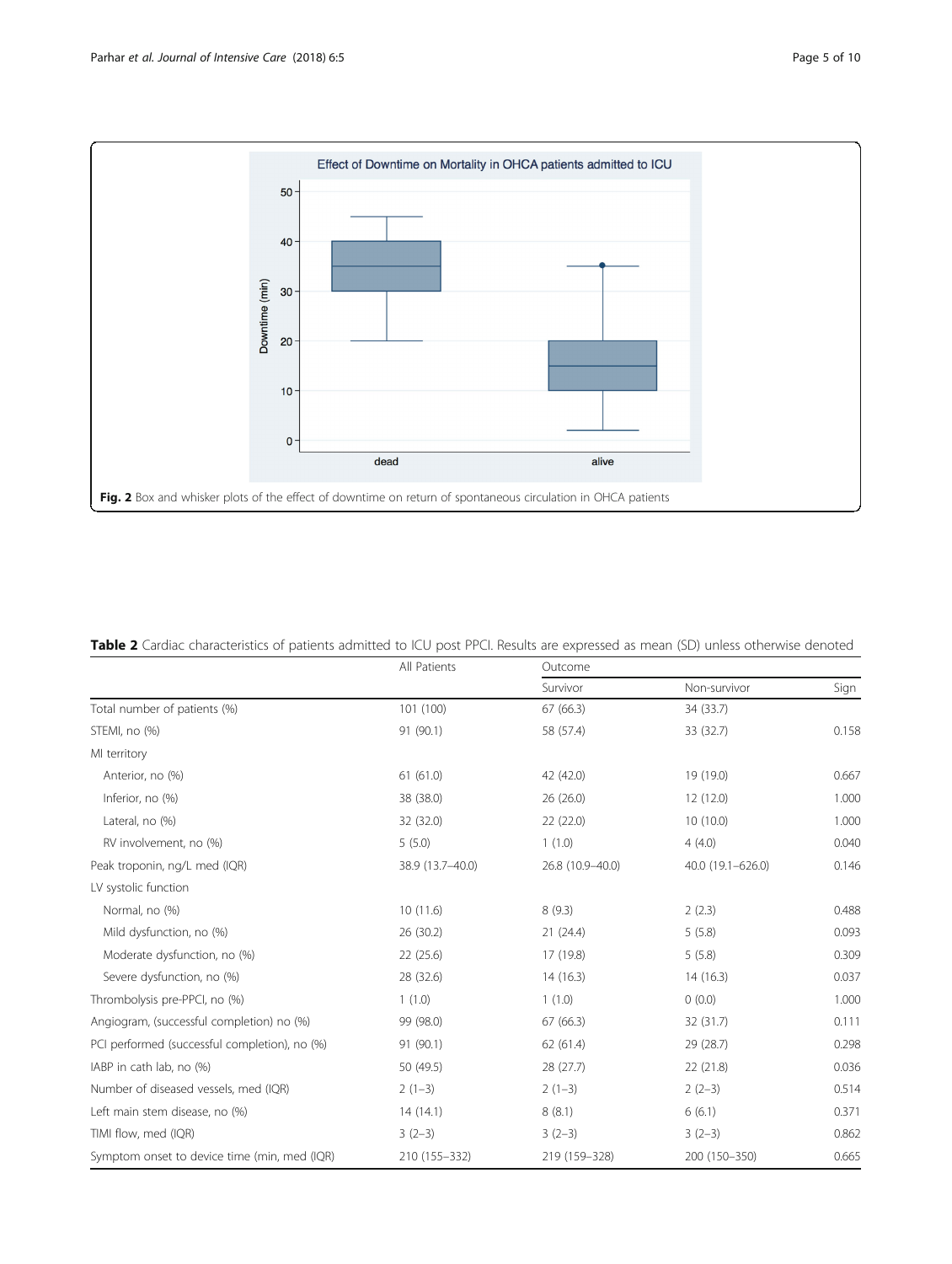<span id="page-5-0"></span>

| <b>Table 3</b> Intensive care characteristics and complications of patients admitted to ICU post PPCI. Results are expressed as mean (SD) |  |  |
|-------------------------------------------------------------------------------------------------------------------------------------------|--|--|
| unless otherwise denoted                                                                                                                  |  |  |

|                                         | All<br>patients | Outcome   |              |         | Indication for ICU |             |            |            |         |
|-----------------------------------------|-----------------|-----------|--------------|---------|--------------------|-------------|------------|------------|---------|
|                                         |                 | Survivor  | Non-survivor | Sign    | OHCA               | <b>IHCA</b> | Card shock | Pulm edema | Sign    |
| Total number of patients (%)            | 101 (100)       | 67(66.3)  | 34 (33.7)    |         | 37 (36.6)          | 32 (31.7)   | 23 (22.8)  | 9(8.9)     |         |
| ICU interventions                       |                 |           |              |         |                    |             |            |            |         |
| Invasive mechanical ventilation, no (%) | 87 (86.1)       | 56 (55.5) | 31 (30.7)    | 0.373   | 37 (36.6)          | 31 (30.7)   | 12(11.9)   | 7(6.9)     | < 0.001 |
| Duration of IMV, median days (IQR)      | $2(1-3)$        | $2(1-2)$  | $2(1-6)$     | 0.314   | $2(2-4)$           | $1(1-2)$    | $2(1-5)$   | $1(1-1)$   | 0.011   |
| Non-invasive ventilation, no (%)        | 25 (24.8)       | 21(20.8)  | 4(4.0)       | 0.049   | 7(6.9)             | 5(5.0)      | 8(7.9)     | 5(5.0)     | 0.047   |
| Duration of NIV, median days (IQR)      | $1(1-2)$        | $1(1-2)$  | $2.5(1.5-3)$ | 0.075   | $1(1-1)$           | $2(1-2)$    | $2(1.5-3)$ | $1(1-1)$   | 0.032   |
| Inotropes, median number (IQR)          | $1(0-1)$        | $0(0-1)$  | $1(0-2)$     | 0.005   | $1(0-1)$           | $1(0-2)$    | $0(0-1)$   | $0(0-1)$   | 0.617   |
| Vasopressors, median number (IQR)       | $0(0-1)$        | $0(0-1)$  | $1(0-1)$     | 0.001   | $0(0-1)$           | $0(0-1)$    | $0(0-1)$   | $0(0-1)$   | 0.971   |
| ECMO, no (%)                            | 7(6.9)          | 1(1.0)    | 6(5.9)       | 0.006   | 0(0.0)             | 7(6.9)      | 0(0.0)     | 0(0.0)     | 0.001   |
| Therapeutic hypothermia, no (%)         | 48 (47.5)       | 33 (32.7) | 15 (14.9)    | 0.677   | 32 (31.7)          | 14 (13.9)   | 0(0.0)     | 2(2.0)     | < 0.001 |
| IABP, no (%)                            | 59 (58.4)       | 35 (34.7) | 24 (23.8)    | 0.090   | 15 (14.9)          | 23 (22.8)   | 18 (17.8)  | 3(3.0)     | 0.004   |
| Renal repl therapy, no (%)              | 27(26.7)        | 10(9.9)   | 17(16.8)     | < 0.001 | 6(5.9)             | 11(10.9)    | 8(7.9)     | 2(2.0)     | 0.273   |
| In-hospital complications               |                 |           |              |         |                    |             |            |            |         |
| Major bleeding, no (%)                  | 10(9.9)         | 6(5.9)    | 4(4.0)       | 0.082   | 0(0.0)             | 7(6.9)      | 2(2.0)     | 1(1.0)     | 0.026   |
| Infections, no (%)                      | 32 (31.7)       | 21(20.8)  | 11(10.9)     | 1.000   | 13 (12.9)          | 9(8.9)      | 7(6.9)     | 3(3.0)     | 0.936   |
| Renal dysfunction (new onset), no (%)   | 34 (33.7)       | 18 (17.8) | 16 (15.8)    | 0.048   | 12(11.9)           | 11(10.9)    | 9(8.9)     | 2(2.0)     | 0.833   |
| In ICU Cardiopulmonary arrest, no (%)   | 7(6.9)          | 0(0.0)    | 7(6.9)       | < 0.001 | 3(3.0)             | 4(4.0)      | 0(0.0)     | 0(0.0)     | 0.261   |
| Outcomes                                |                 |           |              |         |                    |             |            |            |         |
| Duration of ICU stay, median days (IQR) | $3(1-5)$        | $3(1-4)$  | $2(0.5-7)$   | 0.389   | $3(2-7)$           | $2(1-5)$    | $3(0.5-5)$ | $1(0.5-2)$ | 0.095   |
| ICU mortality, no (%)                   | 34 (33.7)       |           |              |         | 11(10.9)           | 13 (12.9)   | 9(8.9)     | 1(1.0)     | 0.346   |
| Hospital / 28-day mortality, no (%)     | 37 (36.6)       |           |              |         | 12(11.9)           | 14 (13.9)   | 10(9.9)    | 1(1.0)     | 0.265   |
| Cause of death (of 37 patients)         |                 |           |              |         |                    |             |            |            |         |
| Treatment withdrawn, no (%)             | 25(67.6)        |           |              |         | 7(18.9)            | 9(24.3)     | 8(21.6)    | 1(2.7)     | 0.632   |
| Cardiac Arrest, no (%)                  | 7(18.9)         |           |              |         | 3(8.1)             | 2(5.4)      | 2(5.4)     | 0(0.0)     | 0.867   |
| Other                                   | 5(13.5)         |           |              |         | 2(5.4)             | 3(8.1)      | 0(0.0)     | 0(0.0)     | 0.463   |

use, transfusion of blood products including red blood cells (RBCs) and nonRBCs, as well as need for extracorporeal membrane oxygenation (ECMO) or renal replacement therapy (RRT). ECMO was used exclusively in patients who suffered IHCA at any point during the ICU admission. Therapeutic hypothermia was used in patients who suffered either OHCA or IHCA in patients with an initial rhythm of ventricular tachycardia or ventricular fibrillation, but was not associated with a statistically significant increase in survival. There were higher than expected rates of bleeding and transfusions (RBC) in the IHCA group.

Twenty-eight-day mortality was similar to ICU mortality (Table 3, 36.6 vs 33.7%). The cause of death in most patients was withdrawal of care (67.6%). Post ICU admission cardiac arrest occurred in seven patients (18.9%), none of whom survived.

Pre-ICU admission factors that demonstrated a statistically significant difference between survivors and nonsurvivors in univariate analysis were selected for inclusion in multivariable regression analysis. Factors that were independently associated with ICU mortality included high SOFA score and pre-ICU insertion of an IABP (Table 4). Notable factors that were not independently associate with mortality included age, presence of RV dysfunction, and presence of severe LV dysfunction. The odds ratio (OR) for increased mortality for each point increase in SOFA was 1.43 (95% CI 1.2–1.7). The OR for increased mortality when an IABP was inserted pre-ICU admission (during cardiac catheterization) was 3.38 (95% CI 1.27–9.03). The sensitivity and specificity of this model was 50 and 91% respectively with a positive predictive value (PPV) of 73.9%

Table 4 Multivariable logistic regression analysis of factors associated with ICU mortality

|             | Odds ratio | Standard error | $\overline{z}$ | P value | 95% CI      |
|-------------|------------|----------------|----------------|---------|-------------|
|             |            |                |                |         |             |
| SOFA        | 143        | 0.127          | 401            | 0.000   | 1.200-1.700 |
| <b>IARP</b> | 338        | 1695           | 243            | 0015    | 1.266-9.030 |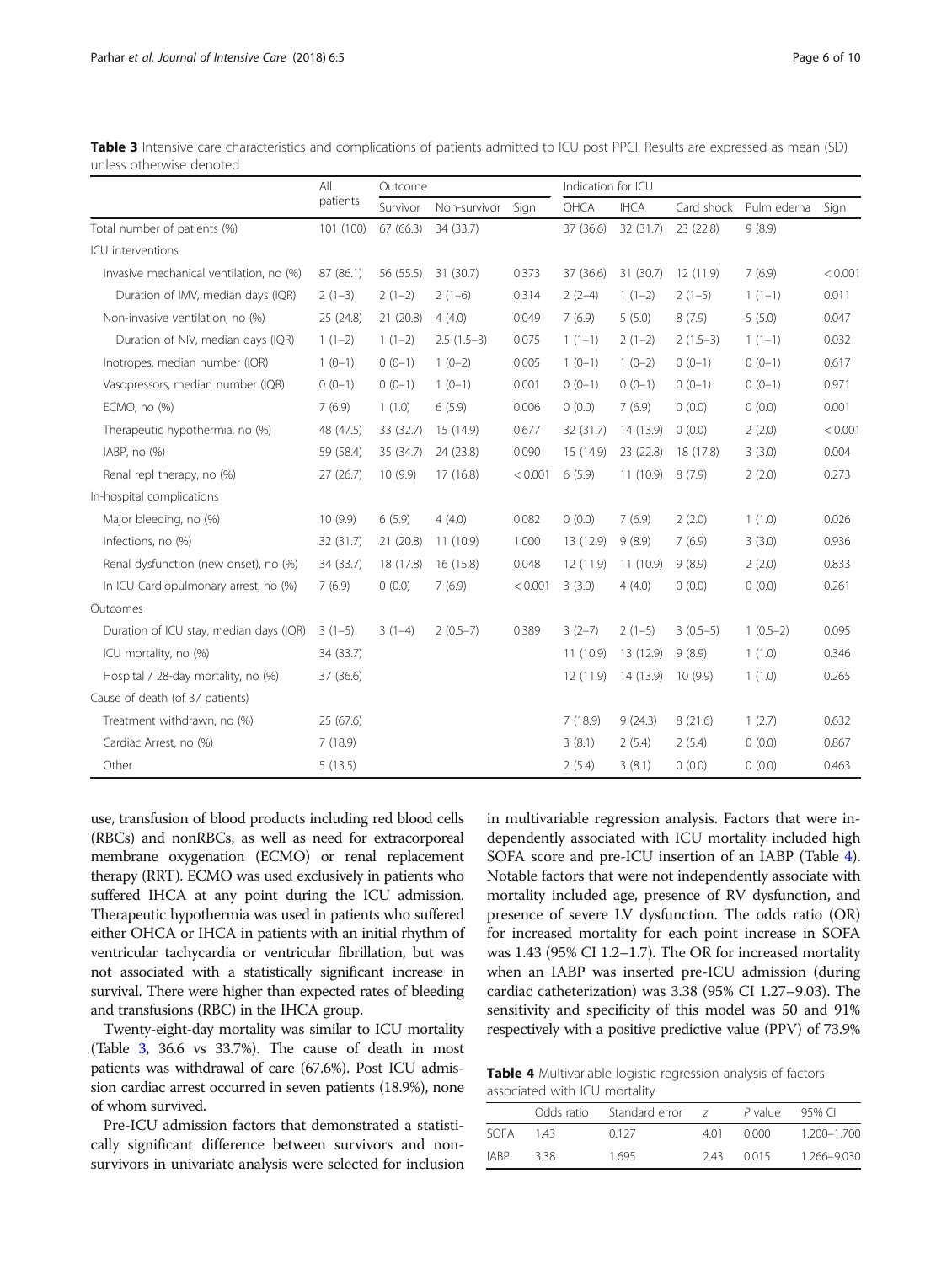and a negative predictive value (NPV) of 78.2%. This model correctly classified 77.2% of patients in this series and had an AUROC curve of 0.7842 (Fig. 3). When using a model with only SOFA and without IABP, the AUROC was slightly lower (0.75 CI 0.65–0.85) in comparison to the model with SOFA and IABP (0.78 CI 0.68–0.89).

# Discussion

In this retrospective observational study, we present a series of consecutive patients post-PPCI pathway that are critically ill and require admission to the ICU for advanced therapies that may only be provided in ICU such as invasive mechanical ventilation or vasoactive support. There is a significant mortality amongst these patients (33.6%), which is significantly higher than the general PPCI population. Indication for admission (cardiac arrest, pulmonary edema, cardiogenic shock) does not statistically influence mortality and all groups were similar despite their indication. Those patients presenting with higher SOFA scores (reflecting a higher degree of multiple-organ dysfunction), or requiring an IABP during cardiac catheterization were independently associated with higher mortality.

Despite an era of appropriate anti-ischemic therapy post-STEMI and provision of organised and timely reperfusion via PPCI, there remain a proportion of patients who become critically ill and require admission to ICU for invasive monitoring, mechanical ventilation or vasoactive therapy. Patient mortality in this group remains high despite improving outcome for all patients with STEMI presenting for PPCI [[3\]](#page-8-0).

In contrast to previous studies of patients requiring mechanical ventilation or suffering from cardiogenic shock following complicated myocardial infarction, our study reviewed consecutive patients admitted to ICU exclusively via the PPCI pathway [[8](#page-8-0)–[13](#page-8-0), [16](#page-8-0), [17](#page-8-0)]. This included both patients who required mechanical ventilation and those who did not.

A higher SOFA score was associated with increased mortality (Table [4\)](#page-5-0). This suggests that degree of organ dysfunction in patients with complicated myocardial infarction, as with many other critical illnesses, is a major determinant of survival. Surprisingly, neither the requirement for mechanical ventilation nor the indication for admission were independently associated with mortality. To date, no study has described this relationship exclusively in the post-PPCI patient population. A previous study looking at traditional risks scores used in the myocardial infarction population such as the Global Registry of Acute Coronary Events (GRACE) risk score or the Thrombolysis in Myocardial Infarction (TIMI) risk score in comparison with SOFA demonstrated that SOFA provided reasonable discrimination of prognosis [[18\]](#page-8-0). This study was limited, as it did not focus on the post-PPCI population or those patients specifically who were admitted to ICU, which are most likely to be critically ill and potentially benefit from prognostication. Our study is novel as we demonstrate that the SOFA score does predict mortality in this high-risk group of patients admitted to the ICU who require mechanical ventilation and vasopressors. Previous studies looking specifically at patients admitted to ICU with cardiogenic shock demonstrated that there was an association between scores such as Acute Physiology and Chronic Health II/III (APACHE II/III), Simplified Acute Physiology Score II (SAPSII), SOFA and survival outcome [\[16,](#page-8-0) [17](#page-8-0)]. The specific organ

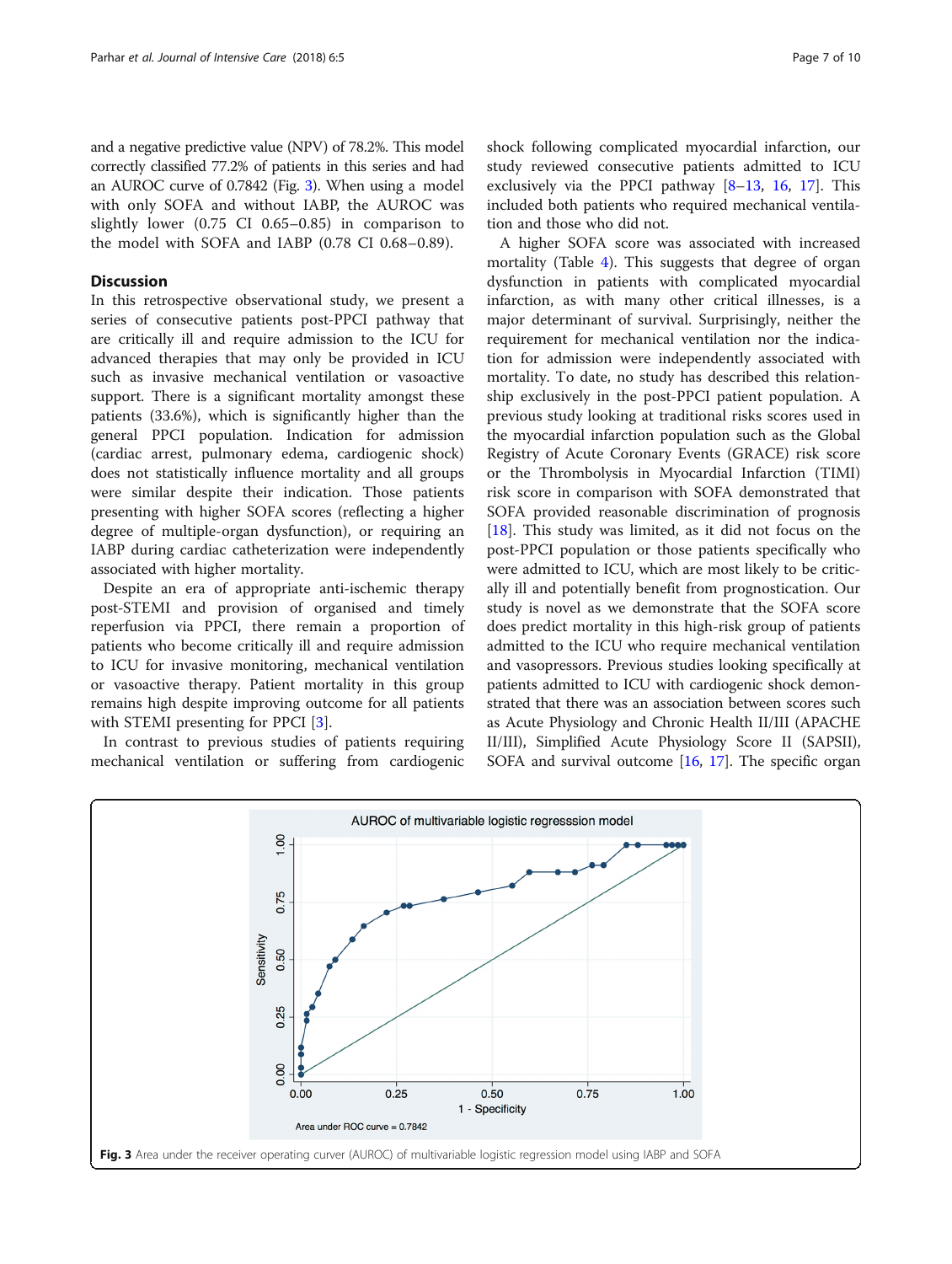<span id="page-7-0"></span>systems within the SOFA score that were responsible for the higher scores included increased renal dysfunction, lower admission GCS, as well as worse hypoxemia (lower PaO2/FiO2 ratio (Table [1\)](#page-3-0). The benefit of using SOFA scores and the presence or absence of IABP to prognosticate patients is that it can be easily calculated upon admission to ICU with information routinely available. This is the drawback of scores such as APACHE II/III and SAPSII as they are more complex and time consuming to calcu-late when compared to SOFA [[19](#page-8-0)]. SOFA was used as a prognostic score due to its simplicity and ability to be calculated with very routine and objective patient data. Retrospective data collection made it difficult to use alternate scores such as APACHE II due to the high number of variables required in these scores including patient historical factors and the risk of missing data [\[19](#page-8-0)]. For example, any missing data precluded patients from being included in APACHE II score calculation as per the original description of APACHE II [\[20](#page-8-0)]. In addition, it has been demonstrated that there are significant differences in the ability of APACHE II to be calculated accurately when comparing prospective and retrospective collection of data [[21](#page-8-0)]. This further highlights the strength of the SOFA score as it is quick and easy to calculate using commonly available objective clinical data.

We demonstrated that use of IABP was independently associated with mortality which is in keeping with previously reported observational data [[22,](#page-8-0) [23\]](#page-8-0). The cohort of the study patients who required mechanical circulatory support with IABP and ICU admission was representative of the higher risk patient population and therefore IABP support may have been given to the sicker patients which would induce bias towards poor outcomes in that group. A meta-analysis of cohort studies in the context of STEMI leading to cardiogenic shock supported the use of IABP adjunctive to fibrinolysis [[24\]](#page-9-0). It remains unknown whether early IABP placement can improve clinically important outcomes in patients with STEMI requiring ICU admission.

In the subgroup of patients with an OHCA, a longer down time before ROSC was associated with higher mortality; however, in the multivariable analysis, this was not an independent predictor for increased mortality. The association between prompt ROSC and outcome has been well described previously [[25](#page-9-0)]. Similarly age was a univariate factor associated with increased mortality however was not an independent predictor in the multivariable analysis. It may be that increased age and longer downtimes before ROSC are all reflective of increased likelihood of organ dysfunction and a higher SOFA score, thus not independently associated with mortality.

In the IHCA group, there were five patients who were supported with ECMO under cardiac arrest conditions

(E-CPR). The IHCA group had a high rate of major bleeding most likely associated with the use of E-CPR, as this association is a well described in other ECMO populations  $[26]$  $[26]$ . Survival in this group was low which is consistent with previously published reviews on the use of E-CPR in this age demographic [\[27](#page-9-0)].

This study had several limitations. It was performed at a single tertiary PPCI referral centre and is retrospective in nature and thus data collection was based on review of the CIS and paper charts. The multivariable logistic regression model was not externally validated in an alternate population or in patients not admitted to ICU. Furthermore, there may be selection bias for patients requiring mechanical circulatory support with IABP due to differences in individual clinical practice patterns.

This study provides a rationale for a future prospective observational study and validation of the multivariable model to determine if this may help triage and prognosticate patients who are not likely to survive post complicated acute myocardial infarction. Potential uses for this type of model include being able to provide prognostic information for care providers and patient family members. It may also help identify patients in whom aggressive care may be deemed unlikely to succeed. Alternatively, if these patients are identified correctly a priori, it may allow a targeted intervention to improve outcomes in this cohort of patients who continue to have an extremely poor outcome.

## Conclusions

Despite only requiring admission 3.5% of the time to ICU (101 of 2902 patients), those patients suffering an MI that do require ICU post PPCI are very critically ill and have a mortality of 33.7%. The most effective way to prognosticate survival in this cohort of patients is by using the SOFA score, in addition to the requirement for an intra-aortic balloon pump.

# Additional file

[Additional file 1: Table S1.](dx.doi.org/10.1186/s40560-018-0275-y) Cardiac characteristics of patients admitted to ICU post PPCI by indication. Results are expressed as mean (SD) unless otherwise denoted. (DOCX 17 kb)

### Abbreviations

ANOVA: Analysis of variance; APACHE: Acute physiology and chronic health; AUROC: Area under the receiver operating curve; CAD: Coronary artery disease; CCU: Coronary care unit; CIS: Clinical information system; ECMO: Extracorporeal membrane oxygenation; E-CPR: Ecmo during cardio-pulmonary resuscitation; GCS: Glasgow coma scale; IABP: Intra-aortic balloon pump; ICU: Intensive care unit; IHCA: In-hospital cardiac arrest; IMV: Invasive mechanical ventilation; LV: Left ventricle; NIV: Non-invasive mechanical ventilation; NPV: Negative predictive value; OHCA: Out of hospital cardiac arrest; OR: Odds ratio; PF: PaO2:FiO2; PPCI: Primary percutaneous coronary intervention; PPV: Positive predictive value; RBC: Red blood cells; ROSC: Return of spontaneous circulation; RRT: Renal replacement therapy; RV: Right ventricle; SAPSII: Simplified acute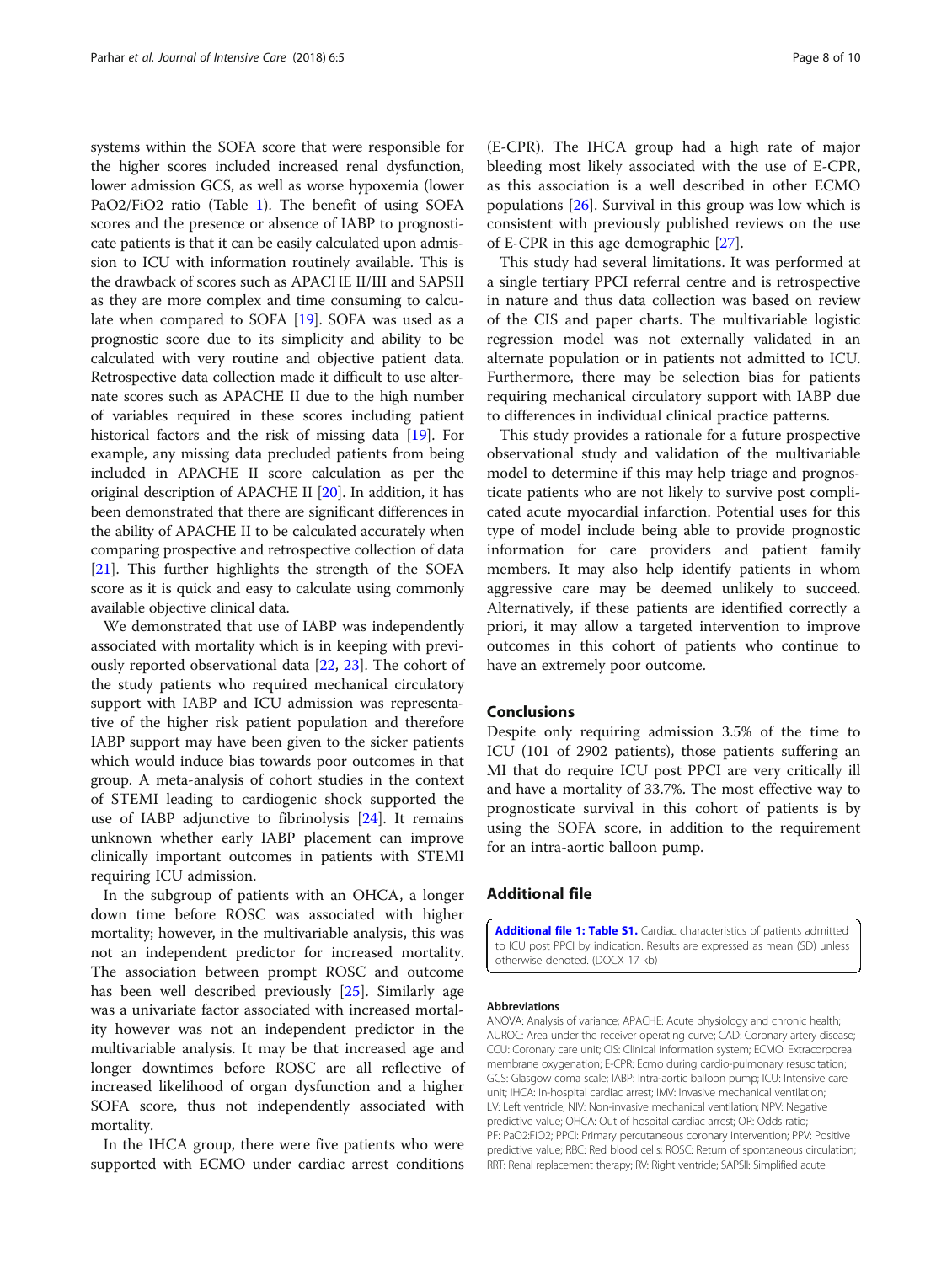<span id="page-8-0"></span>physiology score II; SOFA: Sequential organ failure assessment; STEMI: ST-segment elevation myocardial infarction

#### Acknowledgements

Thank Dr. Dan Niven with advice on statistical analysis with this manuscript.

#### Funding

This research did not receive any specific grant from funding agencies in the public, commercial, or not-for-profit sectors.

## Availability of data and materials

The datasets generated and/or analysed during the current study are not publicly available due to privacy and ethics compliance but are available from the corresponding author on reasonable request.

#### Author's contributions

KP, KJ, VM, EB, and VZ contributed to data collection. KP, VZ, NW, and AV were involved in the study design, statistical methodology, interpretation of results, and writing of the manuscript. All authors read and approved the final manuscript.

#### Ethics approval and consent to participate

Ethical approval was obtained from the Papworth Hospital NHS Foundation Trust research and development board for the completion of this study.

#### Consent for publication

Not applicable

#### Competing interests

The authors declare that they have no competing interests.

#### Publisher's Note

Springer Nature remains neutral with regard to jurisdictional claims in published maps and institutional affiliations.

#### Author details

<sup>1</sup>Department of Anesthesia and Intensive Care, Papworth Hospital, Cambridge, England. <sup>2</sup> Department of Interventional Cardiology, Papworth Hospital, Cambridge, England. <sup>3</sup>Department of Critical Care Medicine, University of Calgary, ICU Administration - Ground Floor - McCaig Tower, Foothills Medical Center, 3134 Hospital Drive NW, Calgary, AB T2N 5A1, Canada. <sup>4</sup> Department of Critical Care Medicine, University Hospitals of Birmingham NHS Foundation Trust, Queen Elizabeth Hospital, Birmingham, England.

## Received: 20 September 2017 Accepted: 18 January 2018 Published online: 25 January 2018

#### References

- 1. Nallamothu BK, Normand SL, Wang Y, Hofer TP, Brush JE Jr, Messenger JC, Bradley EH, Rumsfeld JS, Krumholz HM. Relation between door-to-balloon times and mortality after primary percutaneous coronary intervention over time: a retrospective study. Lancet. 2015;385:1114–22.
- 2. Keeley EC, Boura JA, Grines CL. Primary angioplasty versus intravenous thrombolytic therapy for acute myocardial infarction: a quantitative review of 23 randomised trials. Lancet. 2003;361:13–20.
- Shah RU, Henry TD, Rutten-Ramos S, Garberich RF, Tighiouart M, Bairey Merz CN. Increasing percutaneous coronary interventions for ST-segment elevation myocardial infarction in the United States: progress and opportunity. JACC Cardiovasc Interv. 2015;8:139–46.
- 4. O'Gara PT, Kushner FG, Ascheim DD, Casey DE Jr, Chung MK, de Lemos JA, Ettinger SM, Fang JC, Fesmire FM, Franklin BA, et al. 2013 ACCF/AHA guideline for the management of ST-elevation myocardial infarction: executive summary: a report of the American College of Cardiology Foundation/American Heart Association task force on practice guidelines. Circulation. 2013;127:529–55.
- de Belder MA, Ludman PF, McLenachan JM, Weston CF, Cunningham D, Lazaridis EN, Gray HH. The national infarct angioplasty project: UK experience and subsequent developments. EuroIntervention. 2014; 10(Suppl T):T96–T104.
- 6. Rotstein Z, Mandelzweig L, Lavi B, Eldar M, Gottlieb S, Hod H. Does the coronary care unit improve prognosis of patients with acute myocardial infarction? A thrombolytic era study. Eur Heart J. 1999;20:813–8.
- 7. McLenachan JM, Gray HH, de Belder MA, Ludman PF, Cunningham D, Birkhead J. Developing primary PCI as a national reperfusion strategy for patients with ST-elevation myocardial infarction: the UK experience. EuroIntervention. 2012;8(Suppl P):P99–107.
- 8. Ariza Sole A, Salazar-Mendiguchia J, Lorente-Tordera V, Sanchez-Salado JC, Gonzalez-Costello J, Moliner-Borja P, Gomez-Hospital JA, Manito-Lorite N, Cequier-Fillat A. Invasive mechanical ventilation in acute coronary syndromes in the era of percutaneous coronary intervention. Eur Heart J Acute Cardiovasc Care. 2013;2:109–17.
- 9. Lopez Messa JB, Andres De Llano JM, Berrocal De La Fuente CA, Pascual Palacin R, Analisis Retraso Infarto Agudo M. Characteristics of acute myocardial infarction patients treated with mechanical ventilation. Data from the ARIAM registry. Rev Esp Cardiol. 2001;54:851–9.
- 10. Kouraki K, Schneider S, Uebis R, Tebbe U, Klein HH, Janssens U, Zahn R, Senges J, Zeymer U. Characteristics and clinical outcome of 458 patients with acute myocardial infarction requiring mechanical ventilation. Results of the BEAT registry of the ALKK-study group. Clin Res Cardiol. 2011;100:235–9.
- 11. Zahger D, Maimon N, Novack V, Wolak A, Friger M, Gilutz H, Ilia R, Almog Y. Clinical characteristics and prognostic factors in patients with complicated acute coronary syndromes requiring prolonged mechanical ventilation. Am J Cardiol. 2005;96:1644–8.
- 12. Lesage A, Ramakers M, Daubin C, Verrier V, Beynier D, Charbonneau P, du Cheyron D. Complicated acute myocardial infarction requiring mechanical ventilation in the intensive care unit: prognostic factors of clinical outcome in a series of 157 patients. Crit Care Med. 2004;32:100–5.
- 13. Eran O, Novack V, Gilutz H, Zahger D. Comparison of thrombolysis in myocardial infarction, global registry of acute coronary events, and acute physiology and chronic health evaluation II risk scores in patients with acute myocardial infarction who require mechanical ventilation for more than 24 hours. Am J Cardiol. 2011;107:343–6.
- 14. Vincent JL, Moreno R, Takala J, Willatts S, De Mendonca A, Bruining H, Reinhart CK, Suter PM, Thijs LG. The SOFA (sepsis-related organ failure assessment) score to describe organ dysfunction/failure. On behalf of the working group on sepsis-related problems of the European Society of Intensive Care Medicine. Intensive Care Med. 1996;22:707–10.
- 15. Vincent JL, de Mendonca A, Cantraine F, Moreno R, Takala J, Suter PM, Sprung CL, Colardyn F, Blecher S. Use of the SOFA score to assess the incidence of organ dysfunction/failure in intensive care units: results of a multicenter, prospective study. Working group on "sepsis-related problems" of the European Society of Intensive Care Medicine. Crit Care Med. 1998;26:1793–800.
- 16. Kellner P, Prondzinsky R, Pallmann L, Siegmann S, Unverzagt S, Lemm H, Dietz S, Soukup J, Werdan K, Buerke M. Predictive value of outcome scores in patients suffering from cardiogenic shock complicating AMI: APACHE II, APACHE III, Elebute-stoner, SOFA, and SAPS II. Med Klin Intensivmed Notfmed. 2013;108:666–74.
- 17. Popovic B, Fay R, Cravoisy-Popovic A, Levy B. Cardiac power index, mean arterial pressure, and simplified acute physiology score II are strong predictors of survival and response to revascularization in cardiogenic shock. Shock. 2014;42:22–6.
- 18. Huang SS, Chen YH, Lu TM, Chen LC, Chen JW, Lin SJ. Application of the sequential organ failure assessment score for predicting mortality in patients with acute myocardial infarction. Resuscitation. 2012;83:591–5.
- 19. Vincent JL, Moreno R. Clinical review: scoring systems in the critically ill. Crit Care. 2010;14:207.
- 20. Knaus WA, Draper EA, Wagner DP, Zimmerman JE. APACHE II: a severity of disease classification system. Crit Care Med. 1985;13:818–29.
- 21. Polderman KH, Girbes AR, Thijs LG, Strack van Schijndel RJ. Accuracy and reliability of APACHE II scoring in two intensive care units problems and pitfalls in the use of APACHE II and suggestions for improvement. Anaesthesia. 2001;56:47–50.
- 22. Zeymer U, Bauer T, Hamm C, Zahn R, Weidinger F, Seabra-Gomes R, Hochadel M, Marco J, Gitt A. Use and impact of intra-aortic balloon pump on mortality in patients with acute myocardial infarction complicated by cardiogenic shock: results of the euro heart survey on PCI. EuroIntervention. 2011;7:437–41.
- 23. Zeymer U, Hochadel M, Hauptmann KE, Wiegand K, Schuhmacher B, Brachmann J, Gitt A, Zahn R. Intra-aortic balloon pump in patients with